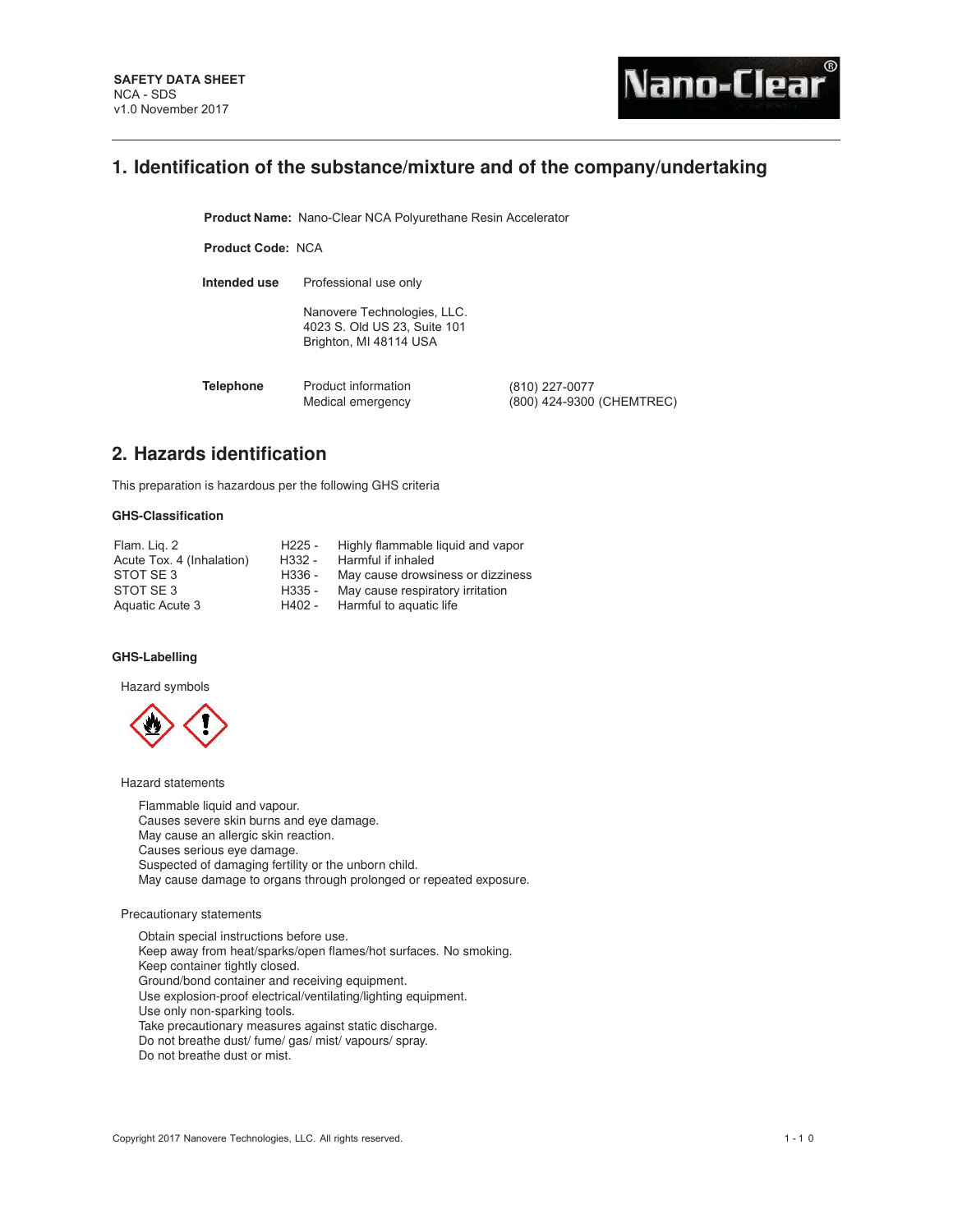

Contaminated work clothing should not be allowed out of the workplace. Wear protective gloves/protective clothing/eye protection/face protection. IF SWALLOWED: Rinse mouth. Do NOT induce vomiting. IF ON SKIN (or hair): Remove/ Take off immediately all contaminated clothing. Rinse skin with water/ shower. IF INHALED: Remove person to fresh air and keep comfortable for breathing. IF IN EYES: Rinse cautiously with water for several minutes. Remove contact lenses, if present and easy to do. Continue rinsing. IF exposed or concerned: Get medical advice/ attention. Immediately call a POISON CENTER/doctor. Specific treatment (see supplemental first aid instructions on this label). If skin irritation or rash occurs: Get medical advice/ attention. Store in a well-ventilated place. Keep cool. Store locked up.

Dispose of contents/container in accordance with local regulations.

#### **Other hazards which do not result in classification**

Intentional misuse by deliberately concentrating and inhaling the contents may be harmful or fatal.

**The following percentage of the mixture consists of ingredient(s) with unknown acute toxicity:** 0 %

# **3. Composition/information on ingredients**

Mixture of polymer and solvent

# **Components**

| CAS-No.     | Chemical name         | Concentration |
|-------------|-----------------------|---------------|
| 540-88-5    | tert-Butyl acetate    | $80 - 90\%$   |
| Proprietary | <b>Hybrid Polymer</b> | $10 - 20%$    |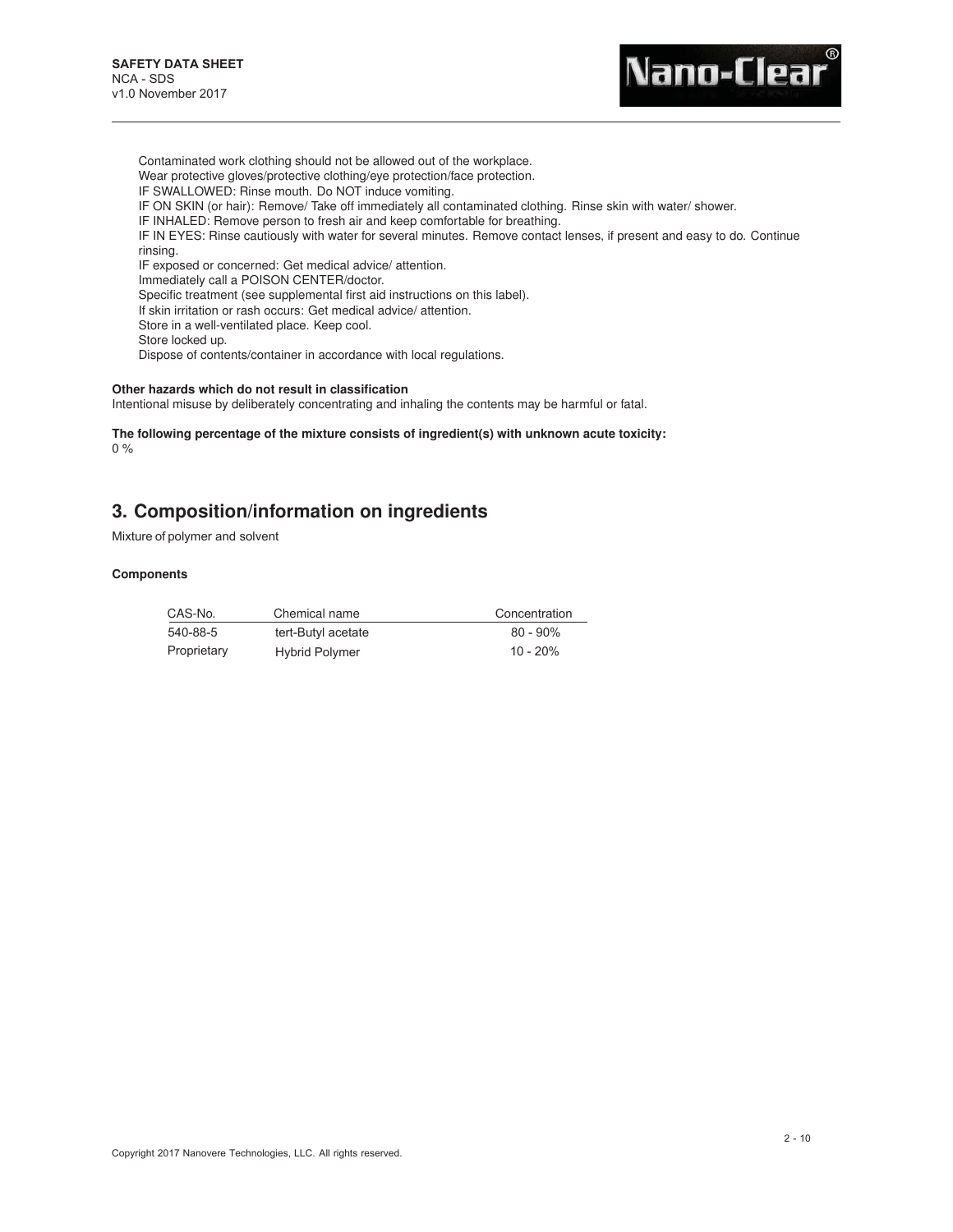# **4. First aid measures**

## **Eye contact**

Remove contact lenses. Irrigate copiously with clean, fresh water for at least 15 minutes, holding the eyelids apart. Seek medical advice.

# **Skin contact**

Do NOT use solvents or thinners. Take off all contaminated clothing immediately. Wash skin thoroughly with soap and water or use recognized skin cleanser. If skin irritation persists, call a physician.

### **Inhalation**

Avoid inhalation of vapour or mist. Move to fresh air in case of accidental inhalation of vapours. If breathing is irregular or stopped, administer artificial respiration. If unconscious place in recovery position and seek medical advice. If symptoms persist, call a physician.

### **Ingestion**

If swallowed, seek medical advice immediately and show this safety data sheet (SDS) or product label. Do NOT induce vomiting. Keep at rest.

## **Most Important Symptoms/effects, acute and delayed**

### **Inhalation**

May cause nose and throat irritation. May cause nervous system depression characterized by the following progressive steps: headache, dizziness, nausea, staggering gait, confusion, unconsciousness. Reports have associated repeated and prolonged overexposure to solvents with permanent brain and nervous system damage.

## **Ingestion**

May result in gastrointestinal distress.

### **Skin or eye contact**

May cause irritation or burning of the eyes. Repeated or prolonged liquid contact may cause skin irritation with discomfort and dermatitis.

### **Indication of Immediate medical attention and special treatment needed if necessary**

No data available on the product. See section 3 and 11 for hazardous ingredients found in the product.

# **5. Firefighting measures**

### **Suitable extinguishing media**

Universal aqueous film-forming foam, Carbon dioxide (CO2), Dry chemical

### **Extinguishing media which shall not be used for safety reasons**

High volume water jet

### **Hazardous combustion products**

CO, CO2, smoke, and oxides of any heavy metals that are reported in "Composition, Information on Ingredients" section.

## **Fire and Explosion Hazards**

Flammable liquid. Vapor/air mixture will burn when an ignition source is present.

## **Special Protective Equipment and Fire Fighting Procedures**

Full protective flameproof clothing should be worn as appropriate. Wear self-contained breathing apparatus for firefighting if necessary. In the event of fire, cool tanks with water spray. Do not allow run-off from fire fighting to enter public sewer systems or public waterways.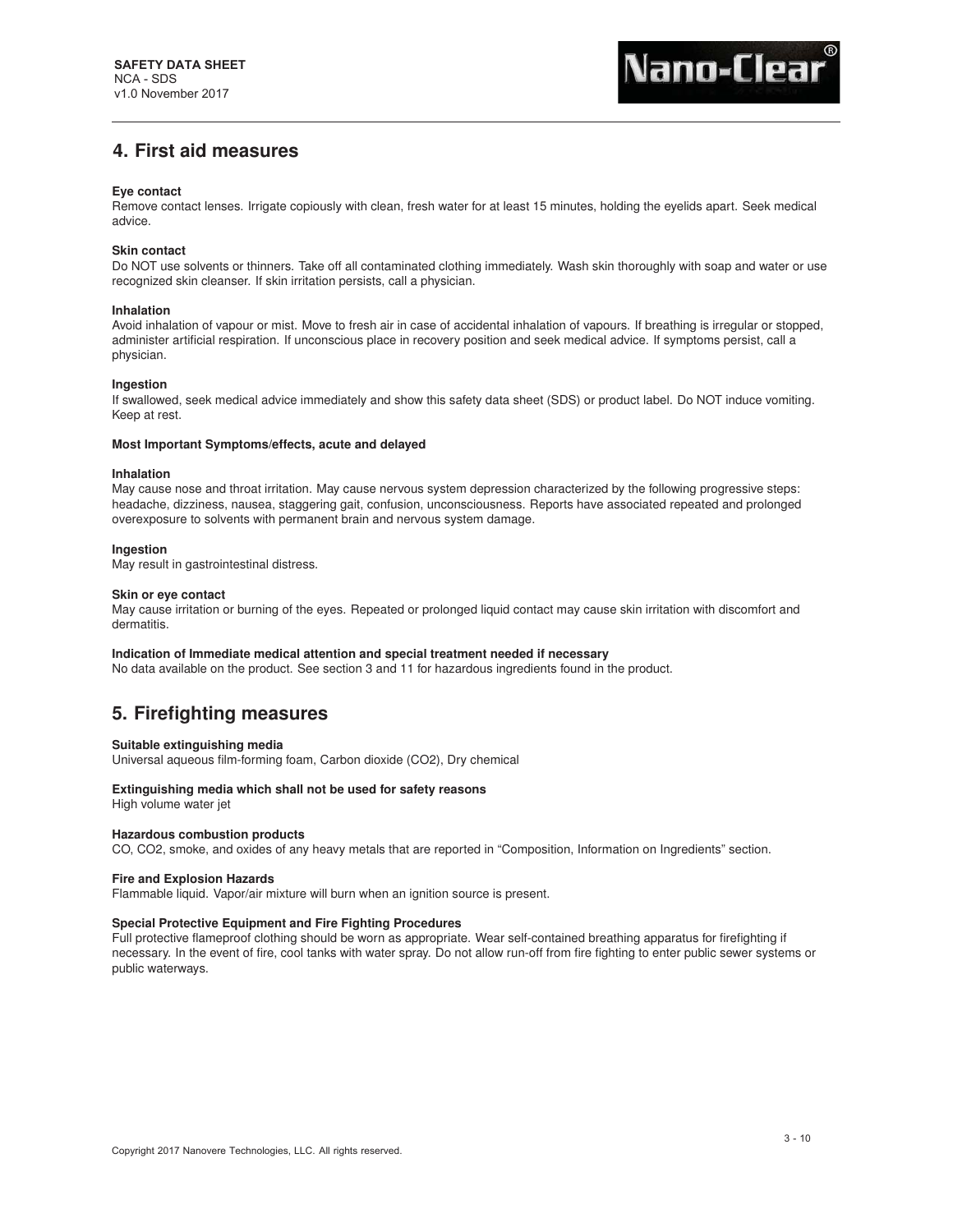# **6. Accidental release measures**

## **Procedures for cleaning up spills or leaks**

Ventilate area. Remove sources of ignition. Prevent skin and eye contact and breathing of vapor. Wear a positive-pressure, supplied-air respirator (NIOSH approved TC-19C), eye protection, gloves and protective clothing. Pour liquid decontamination solution over the spill and allow to sit at least 10 minutes. Wear a properly fitted air-purifying respirator with organic vapor cartridges (NIOSH approved TC-23C), eye protection, gloves and protective clothing. Confine, remove with inert absorbent, and dispose of properly.

# **Environmental precautions**

Do not let product enter drains. Notify the respective authorities in accordance with local law in the case of contamination of rivers, lakes or waste water systems.

# **7. Handling and storage**

## **Precautions for safe handling**

Observe label precautions. Keep away from heat, sparks, flame, static discharge and other sources of ignition. VAPORS MAY CAUSE FLASH FIRE. Close container after each use. Ground containers when pouring. Do not transfer contents to bottles or unlabeled containers. Wash thoroughly after handling and before eating or smoking. Do not store above 49 *◦*C (120 *◦*F). If material is a coating: do not sand, flame cut, braze or weld dry coating without a NIOSH approved air purifying respirator with particulate filters or appropriate ventilation, and gloves.

### **Advice on protection against fire and explosion**

Solvent vapours are heavier than air and may spread along floors. Vapors may form explosive mixtures with air and will burn when an ignition source is present. Always keep in containers of same material as the original one. Never use pressure to empty container: container is not a pressure vessel. The accumulation of contaminated rags may result in spontaneous combustion. Good housekeeping standards and regular safe removal of waste materials will minimize the risks of spontaneous combustion and other fire hazards.

### **Storage**

### **Requirements for storage areas and containers**

Observe label precautions. Store in a dry, well ventilated place away from sources of heat, ignition and direct sunlight. No smoking. Prevent unauthorized access. Containers which are opened must be carefully resealed and kept upright to prevent leakage.

### **Advice on common storage**

Store separately from oxidizing agents and strongly alkaline and strongly acidic materials.

OSHA/NFPA Storage Classification: IC

# **8. Exposure controls/personal protection**

### **Engineering controls and work practices**

Provide adequate ventilation.This should be achieved by a good general extraction and -if practically feasible- by the use of a local exhaust ventilation.If these are not sufficient to maintain concentrations of particulates and solvent vapour below the OEL, suitable respiratory protection must be worn.

### **National occupational exposure limits**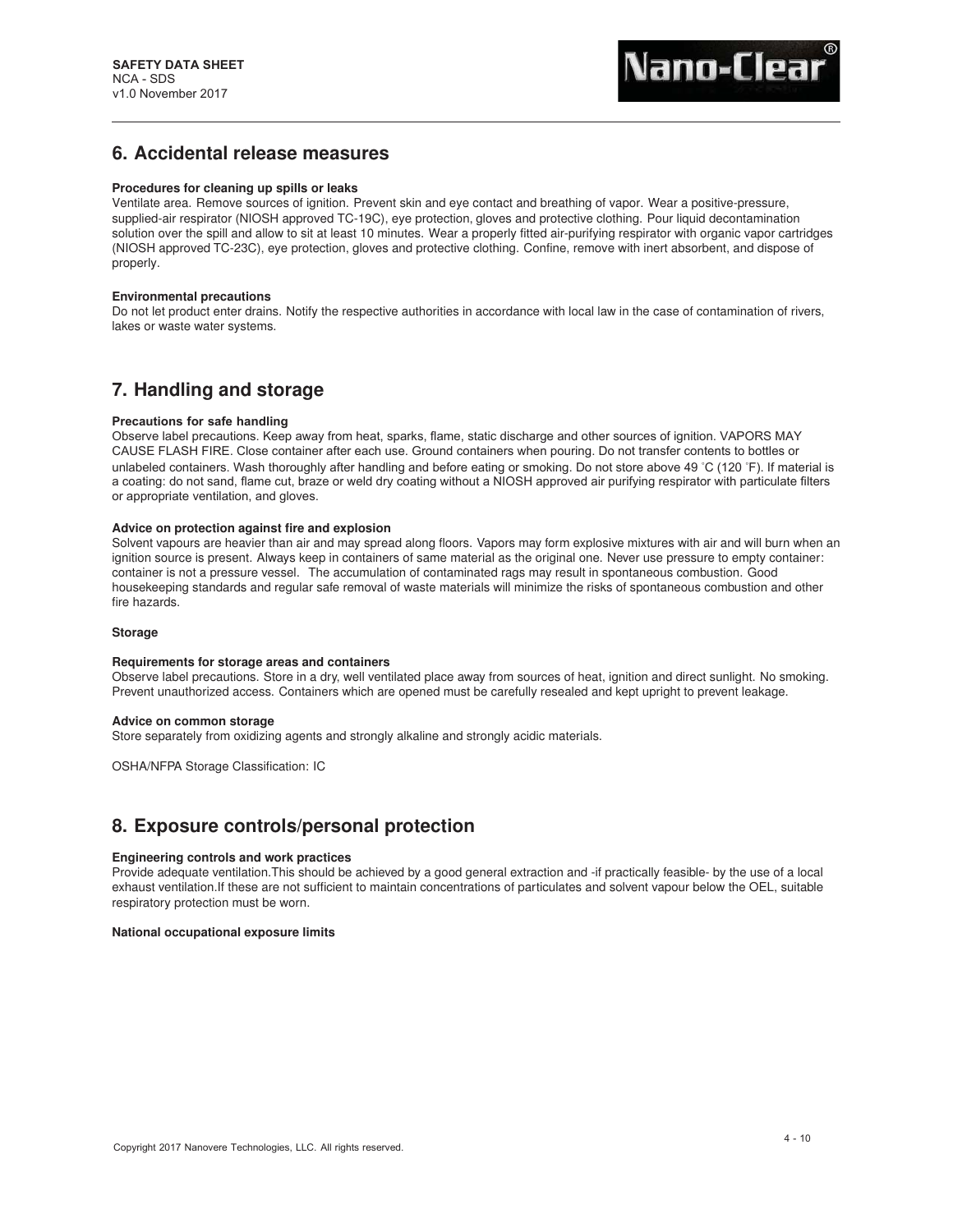v1.0 November 2017



| CAS-No.  | Chemical name      | Source Time                     | Tvpe | Value                  | Note |
|----------|--------------------|---------------------------------|------|------------------------|------|
| 540-88-5 | tert-Butyl acetate | ACGIH 15 min STEL<br>ACGIH 8 hr | TWA  | $200$ ppm<br>$150$ ppm |      |
|          |                    | OSHA 8 hr                       | TWA  | $150$ ppm              |      |

## **Glossary**

CEIL Ceiling exposure limit STEL Short term exposure limit<br>TL Threshold limits TL Threshold limits<br>TLV Threshold Limit Threshold Limit Value TWA Time weighted average

TWAE Time-Weighted Average

# **Protective equipment**

Personal protective equipment should be worn to prevent contact with eyes, skin or clothing.

### **Respiratory protection**

Do not breathe vapors or mists. Wear a positive-pressure, supplied-air respirator (NIOSH approved TC-19C) while mixing activator/hardener with paint, during application and until all vapors and spray mist are exhausted.

### **Eye protection**

Desirable in all industrial situations. Goggles are preferred to prevent eye irritation. If safety glasses are substituted, include splash guard or side shields.

# **Skin and body protection**

Neoprene gloves and coveralls are recommended.

# **Hygiene measures**

Wash skin thoroughly with soap and water or use recognized skin cleanser. Do NOT use solvents or thinners.

### **Environmental exposure controls**

Do not let product enter drains.

For ecological information, refer to Ecological Information Section 12.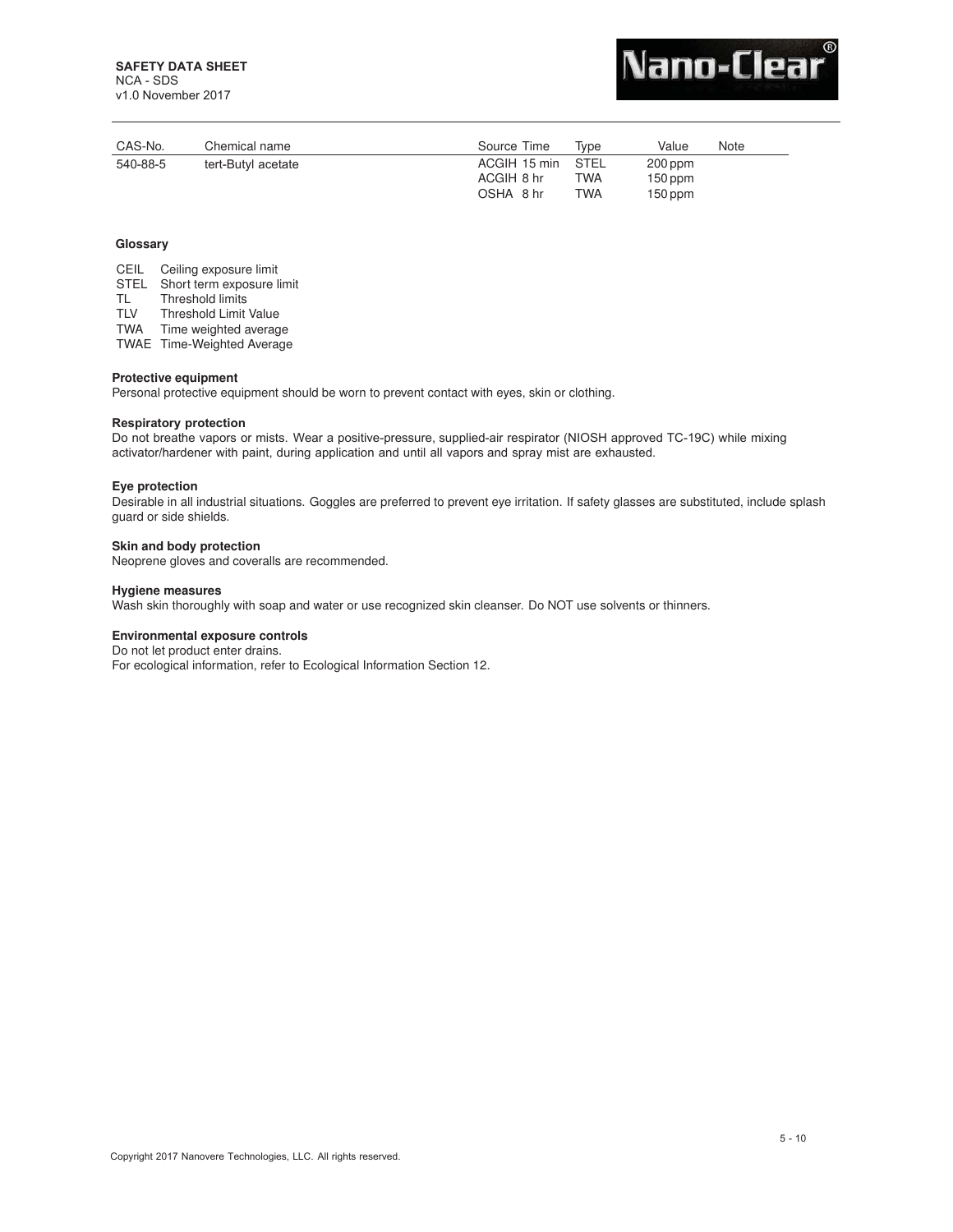# **9. Physical and chemical properties**

# **Appearance**

**Form:** liquid **Colour:** clear

| Flash point<br>Lower Explosive Limit<br><b>Upper Explosive Limit</b><br>Evaporation rate<br>Vapor pressure of principal solvent Water<br>solubility<br>Vapor density of principal solvent (Air =<br>1) Approx. Boiling Range<br>Approx. Freezing Range<br>Gallon Weight (lbs/gal)<br><b>Specific Gravity</b><br>Percent Volatile By Weight | 75 °F<br>Not applicable.<br>Not applicable.<br>Slower than Ether<br>$0.8$ hPa<br>moderate<br>4.6<br>201 °C<br>Not applicable.<br>7.8<br>1.16<br>90.00% |           |
|--------------------------------------------------------------------------------------------------------------------------------------------------------------------------------------------------------------------------------------------------------------------------------------------------------------------------------------------|--------------------------------------------------------------------------------------------------------------------------------------------------------|-----------|
| Percent Solids By Weight<br>pH (waterborne systems only)<br>Partition coefficient: n-octanol/water<br>Ignition temperature<br>Decomposition temperature<br>Viscosity (23 °C)<br>VOC* less exempt (lbs/gal)                                                                                                                                 | 10.00%<br>Not applicable<br>No data available<br>240 °C<br>Not applicable.<br>$<$ 100 cP<br>0.0                                                        | DIN 51794 |

\* VOC less exempt (theoretical) and VOC as packaged (theoretical) are based upon the VOC of the packaged material at the point of manufacture.

# **10. Stability and reactivity**

# **Stability**

Stable

# **Conditions to avoid**

Stable under recommended storage and handling conditions (see section 7).

# **Materials to avoid**

None reasonably foreseeable.

# **Hazardous decomposition products**

When exposed to high temperatures may produce hazardous decomposition products such as carbon monoxide and dioxide, smoke, oxides of nitrogen.

# **Hazardous Polymerization**

Will not occur.

# **Sensitivity to Static Discharge**

Solvent vapors in air may explode if static grounding and bonding is not used during transfer of this product.

# **Sensitivity to Mechanical Impact**

None known.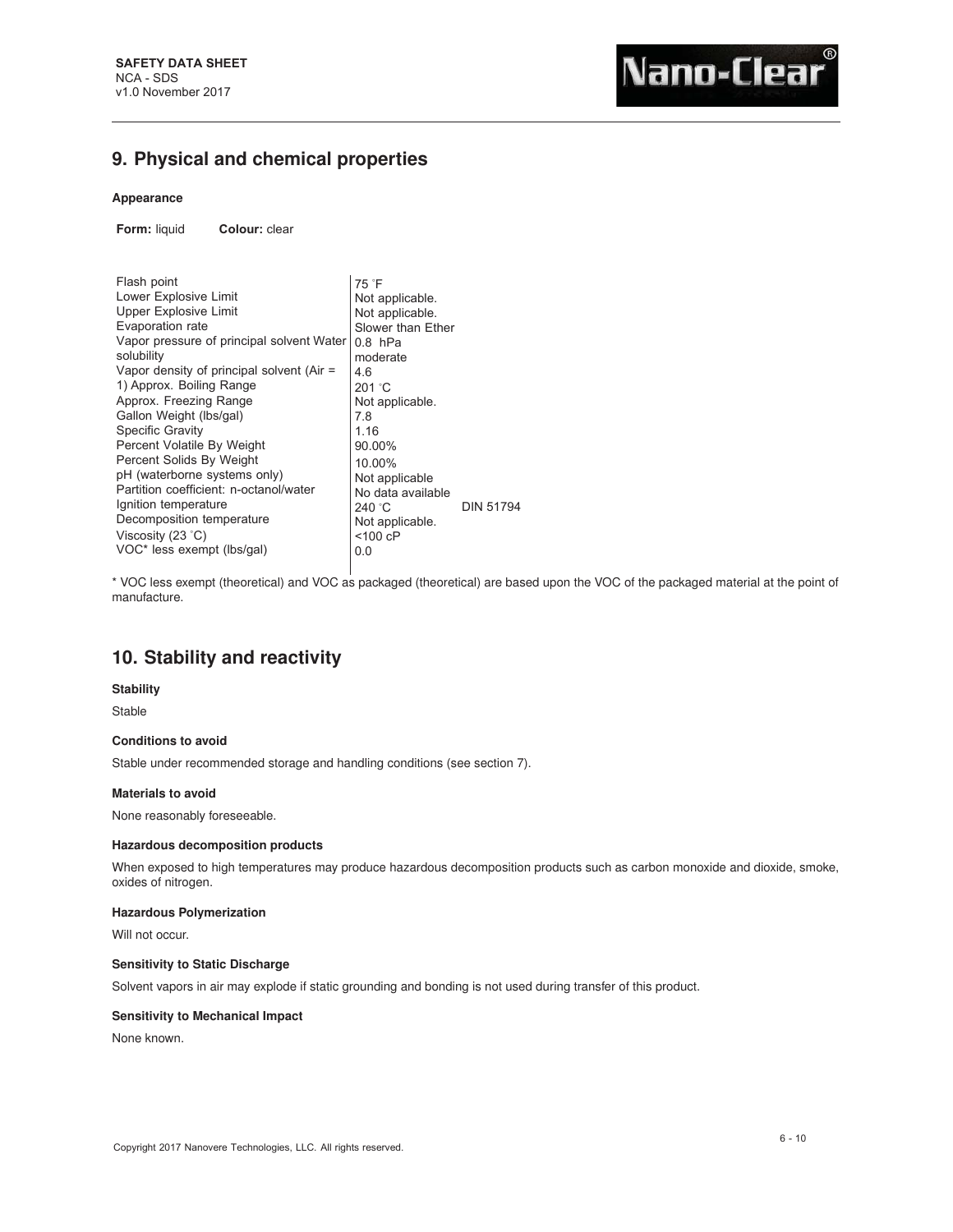# **11. Toxicological information**

# **Information on likely routes of exposure**

#### **Inhalation**

May cause nose and throat irritation. May cause nervous system depression characterized by the following progressive steps: headache, dizziness, nausea, staggering gait, confusion, unconsciousness. Reports have associated repeated and prolonged overexposure to solvents with permanent brain and nervous system damage. If this product mixed with an isocyanate activator/hardener (see SDS for the activator), the following health effects may apply: Exposure to isocyanates may cause respiratory sensitization. This effect may be permanent. Symptoms include an asthma-like reaction with shortness of breath, wheezing, cough or permanent lung sensitization. This effect may be delayed for several hours after exposure. Repeated overexposure to isocyanates may cause a decrease in lung function, which may be permanent. Individuals with lung or breathing problems or prior reactions to isocyanates must not be exposed to vapors or spray mist of this product.

#### **Ingestion**

May result in gastrointestinal distress.

#### **Skin or eye contact**

May cause irritation or burning of the eyes. Repeated or prolonged liquid contact may cause skin irritation with discomfort and dermatitis.

**Delayed and immediate effects and also chronic effects from short and long term exposure:**

**Acute oral toxicity** not hazardous

**Acute dermal toxicity** Not classified according to GHS criteria

# **Acute inhalation toxicity**

not hazardous

% of unknown composition: 0 %

### **Skin corrosion/irritation**

tert-Butyl acetate Category 3

**Serious eye damage/eye irritation** Not classified according to GHS criteria

**Respiratory sensitisation** Not classified according to GHS criteria

**Skin sensitisation** Not classified according to GHS criteria

**Germ cell mutagenicity** Not classified according to GHS criteria

**Carcinogenicity** Not classified according to GHS criteria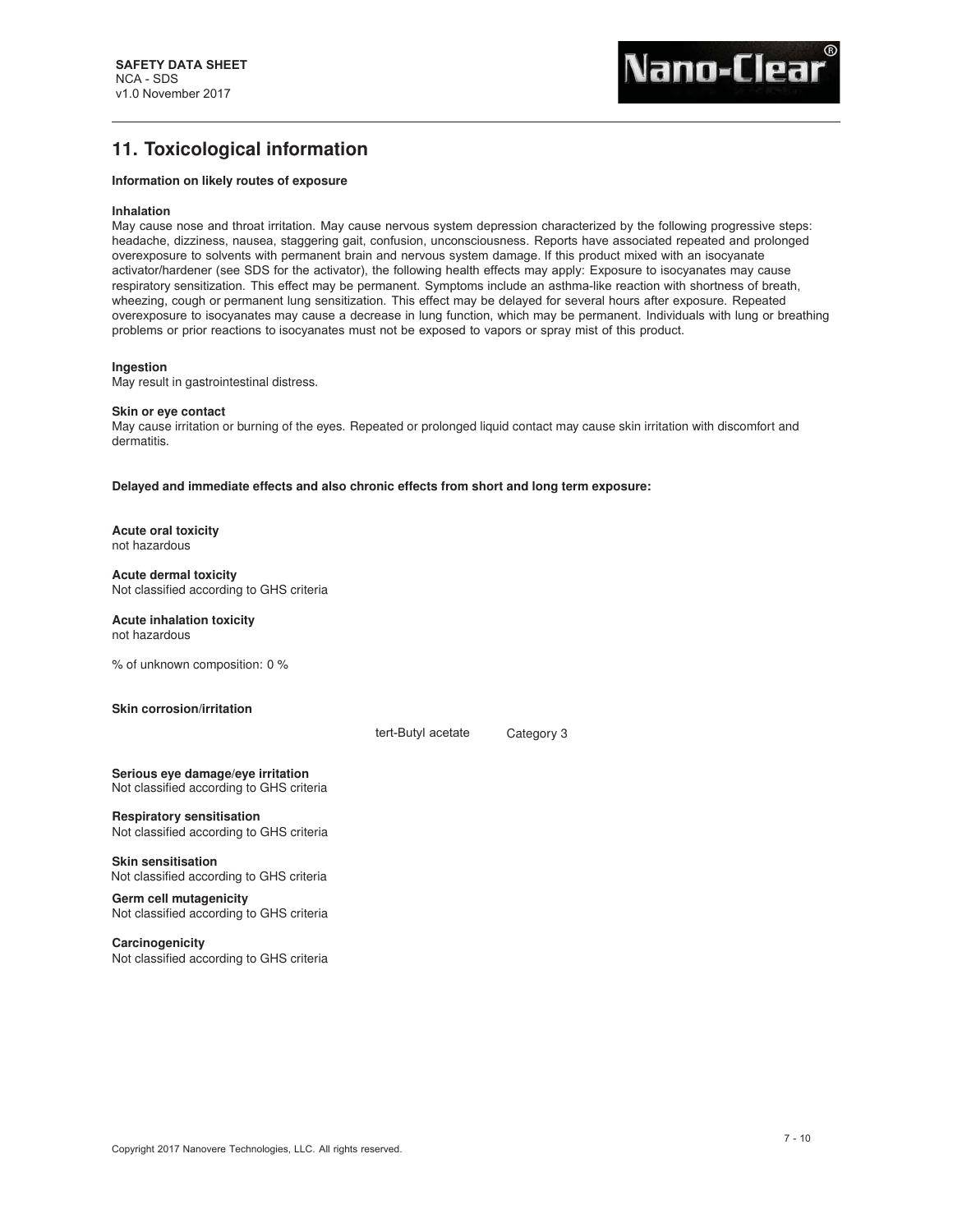## **Toxicity for reproduction**

**Target Organ Systemic Toxicant - Single exposure** Not classified according to GHS criteria

# **Target Organ Systemic Toxicant - Repeated exposure**

**Aspiration toxicity** Not classified according to GHS criteria

## **Numerical measures of toxicity (acute toxicity estimation (ATE),etc. )** No information available.

# **Symptoms related to the physical, chemical and toxicological characteristics**

Exposure to component solvents vapours concentration in excess of the stated occupational exposure limit may result in adverse health effect such as mucous membrane and respiratory system irritation and adverse effect on kidney, liver and central nervous system. Symptoms and signs include headache, dizziness, fatigue, muscular weakness, drowsiness and in extreme cases, loss of consciousness. Through skin resorbtion, solvents can cause some of the effects described here. Repeated or prolonged contact with the preparation may cause removal of natural fat from the skin resulting in non-allergic contact dermatitis and absorption through the skin. The liquid splashed in the eyes may cause irritation and reversible damage.

## **Whether the hazardous chemical is listed by NTP, IARC or OSHA**

# **12. Ecological information**

There are no data available on the product itself. The product should not be allowed to enter drains or watercourses.

# **13. Disposal considerations**

### **Waste Disposal Method**

Do not allow material to contaminate ground water systems. Incinerate or otherwise dispose of waste material in accordance with Federal, State, Provincial, and local requirements. Do not incinerate in closed containers.

# **14. Transport information**

**International transport regulations**

| <b>IMDG (Sea transport)</b><br>UN number:<br>Proper shipping name:                                       | 1263<br><b>PAINT</b>                  |
|----------------------------------------------------------------------------------------------------------|---------------------------------------|
| Hazard Class:<br>Subsidiary Hazard Class: Not applicable.<br>Packing group:<br>Marine Pollutant:<br>FmS: | З<br>Ш<br>Not applicable<br>$F-E.S-E$ |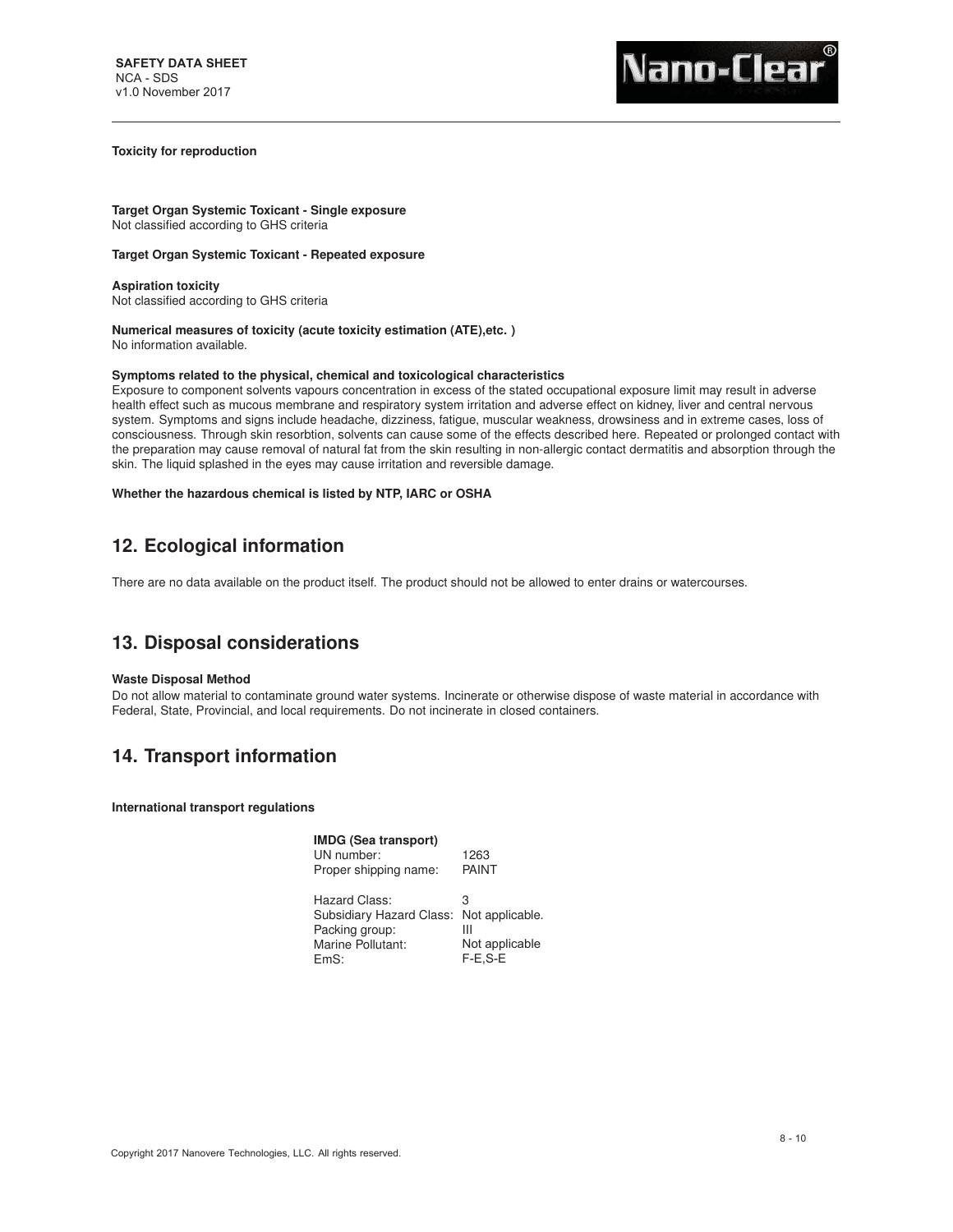| <b>ICAO/IATA (Air transport)</b><br>UN number:                                   | 1263                                        |
|----------------------------------------------------------------------------------|---------------------------------------------|
| Proper shipping name:                                                            | PAINT                                       |
| Hazard Class:<br>Subsidiary Hazard Class:<br>Packing group:                      | З<br>Not applicable.<br>Ш                   |
| DOT<br>UN number:<br>Proper shipping name:                                       | 1263<br>PAINT                               |
| Hazard Class:<br>Subsidiary Hazard Class:<br>Packing group:<br>Marine Pollutant: | 3<br>Not applicable.<br>Ш<br>Not applicable |

The transport information is for bulk shipments. Exceptions may apply for smaller containers.

# **Matters needing attention for transportation**

Confirm that there is no breakage, corrosion, or leakage from the container before shipping. Be sure to prevent damage to cargo by loading so as to avoid falling, dropping, or collapse. Ship in appropriate containers with denotation of the content in accordance with the relevant statutes and rules.

# **15. Regulatory information**

# **TSCA Status**

In compliance with TSCA Inventory requirements for commercial purposes.

# **DSL Status**

All components of the mixture are listed on the DSL.

# **Photochemical Reactivity**

**Regulatory information**

| CAS # Ingredient            |  | 302 TPQ RQ 311/312 313 RQ(lbs) HAP |    |      |
|-----------------------------|--|------------------------------------|----|------|
| 540-88-5 tert-Butyl acetate |  | N NR NR A.C.F                      | N. | NR N |